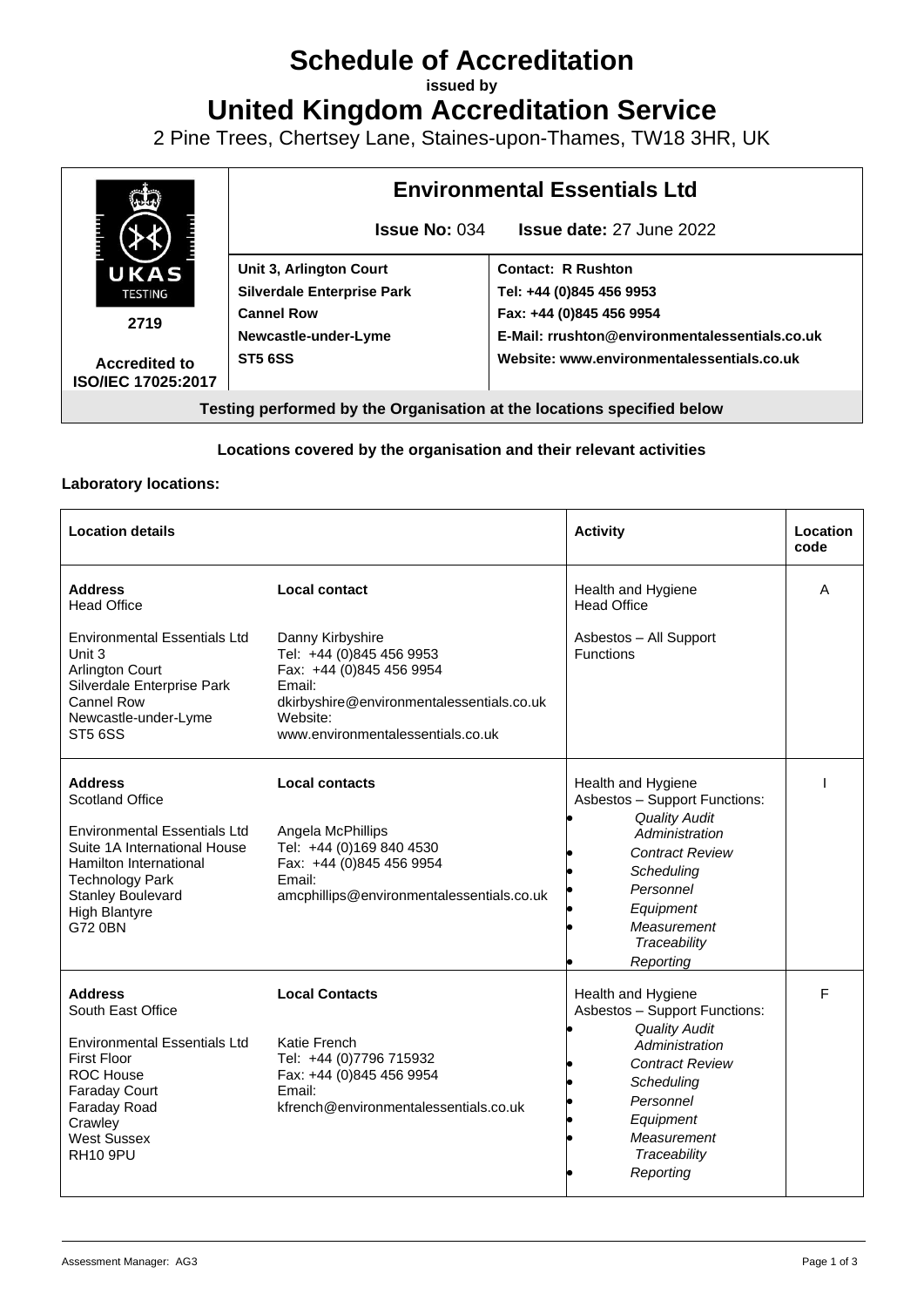

**Site activities performed away from the locations listed above:**

| <b>Location details</b>     | <b>Activity</b>                 | <b>Location code</b> |
|-----------------------------|---------------------------------|----------------------|
| <b>Client Premises</b>      | Health and Hygiene $\,$ A, I, F |                      |
| Mobile Testing Laboratories | Health and Hygiene   A, I, F    |                      |